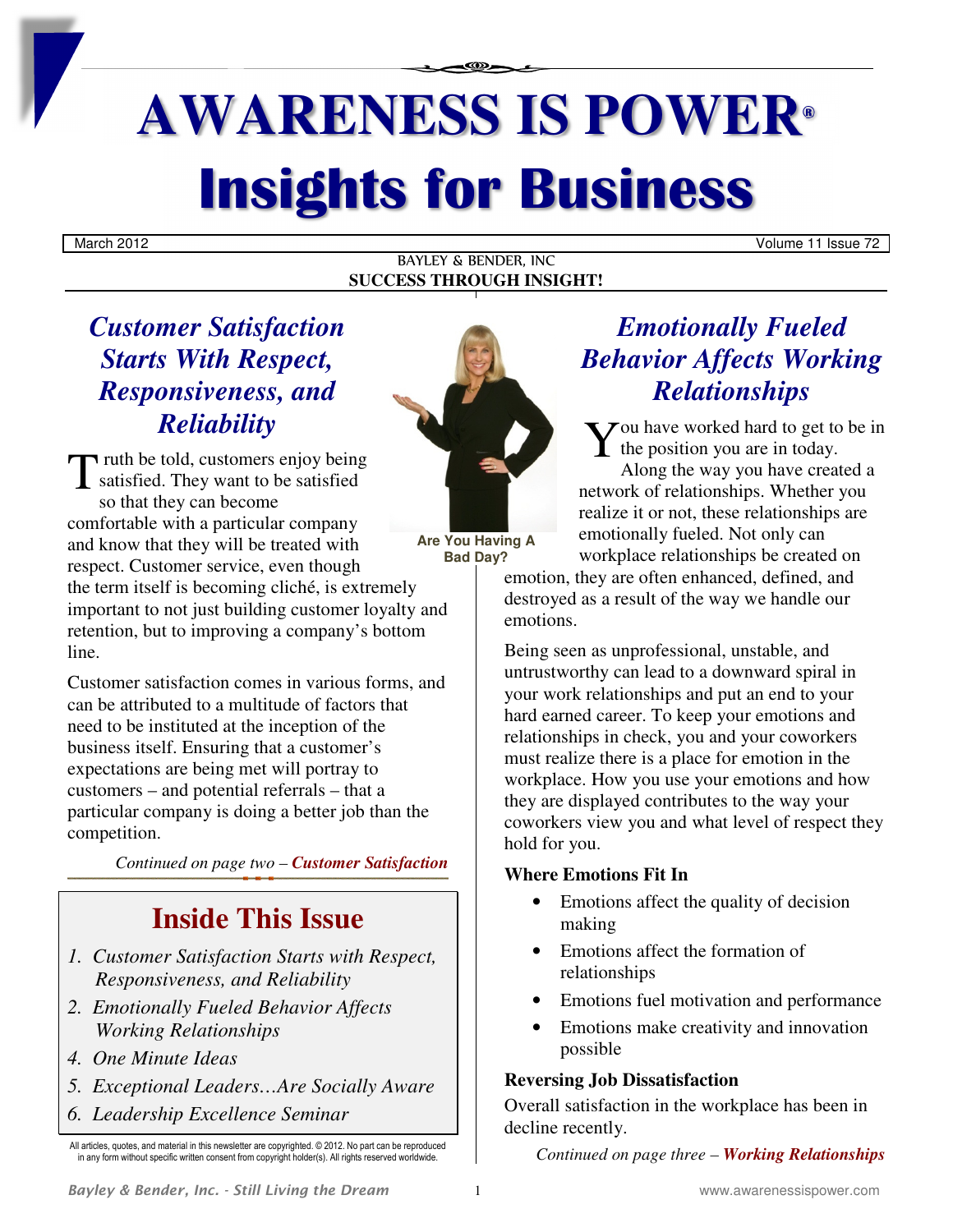#### *Continued from page one – Customer Satisfaction*

This is referred in some instances to the "Service Expectations Zone" based on a study by Bill McCormick, President of Sales Training and

Results, Inc. In effect, how a company sells and services a customer is often more important than the product that the company



sells. All customers expect the "Three R's" or Respect, Responsiveness and Reliability.

- **Respect**: be attentive, use the customer's name, and be exceptionally personable.
- **Reliability**: immediate, or near immediate, resolution to a problem should be foremost with any company.
- **Responsiveness**: take ownership of a problem and be solution-oriented, greet the customer promptly and do not leave the customer on hold too long.

Invariably, following the "Three R's" will ensure the utmost in customer satisfaction. In addition, a business may even achieve the all-important "Service Surprise Zone," where a customer is not just satisfied they are "wowed" with the service.

#### *To Do List:*

- $\checkmark$  Create an action plan for all employees to self rate themselves often on the "Three  $R's$ "
- $\checkmark$  Get into the habit of asking employees questions regarding customer satisfaction. Example: What did you do today that was above and beyond what the customer needed? How did you practice the Three R's today?  $\blacklozenge$

*~* Written for us by our associate Gary Sorrell, Sorrell Associates, LLC. Copyright protected worldwide. All rights reserved.

*"They may forget what you said, they may forget what you did, but they will never forget how you made them feel." ~Carl W. Buecher* 

## *Trouble Shooting A Stagnant Meeting*

e ready to propel a meeting forward when it Be ready to propel a<br>hits trouble spots.

Here are three classic meeting problems and how to solve them:

■ Problem: *"We always peter out.*" **Solution**: End the meeting on a high note. If 17 minutes into the meeting, you reach the climax of the gathering, stop the meeting there. That way everyone walks

out revved up—and more productive.

■ Problem: *"Everyone's bored out of their minds."* **Solution**: Make attendees laugh. Here's a trick from Sheldon Arora, CEO of Esoftsolutions in Plano, Texas: The last person into



the room at the monthly companywide meeting has to tell a joke. It loosens up the room and fills the seats on time.

■ Problem: *"No one retains a thing.*" **Solution**: Do a five-minute recap at the end. You want everyone to leave knowing exactly what they're supposed to do. Clarify potential outcomes, outline next steps and make assignments.  $\blacklozenge$ 

~ Adapted from *Escape From Meeting Hell*, Patrick J. Sauer, Inc., www.inc.com

*"People who enjoy meetings should not be in charge of anything." ~Thomas Sowell*

## *Not so well known facts about Facebook*

*Did you know?* The original Facebook home page

had an obscured picture of Al Pacino behind some binary code.



The average Facebook user has 130 friends.

Over a million websites have integrated with Facebook and more than 150 million people engage with Facebook on external websites each month.  $\blacklozenge$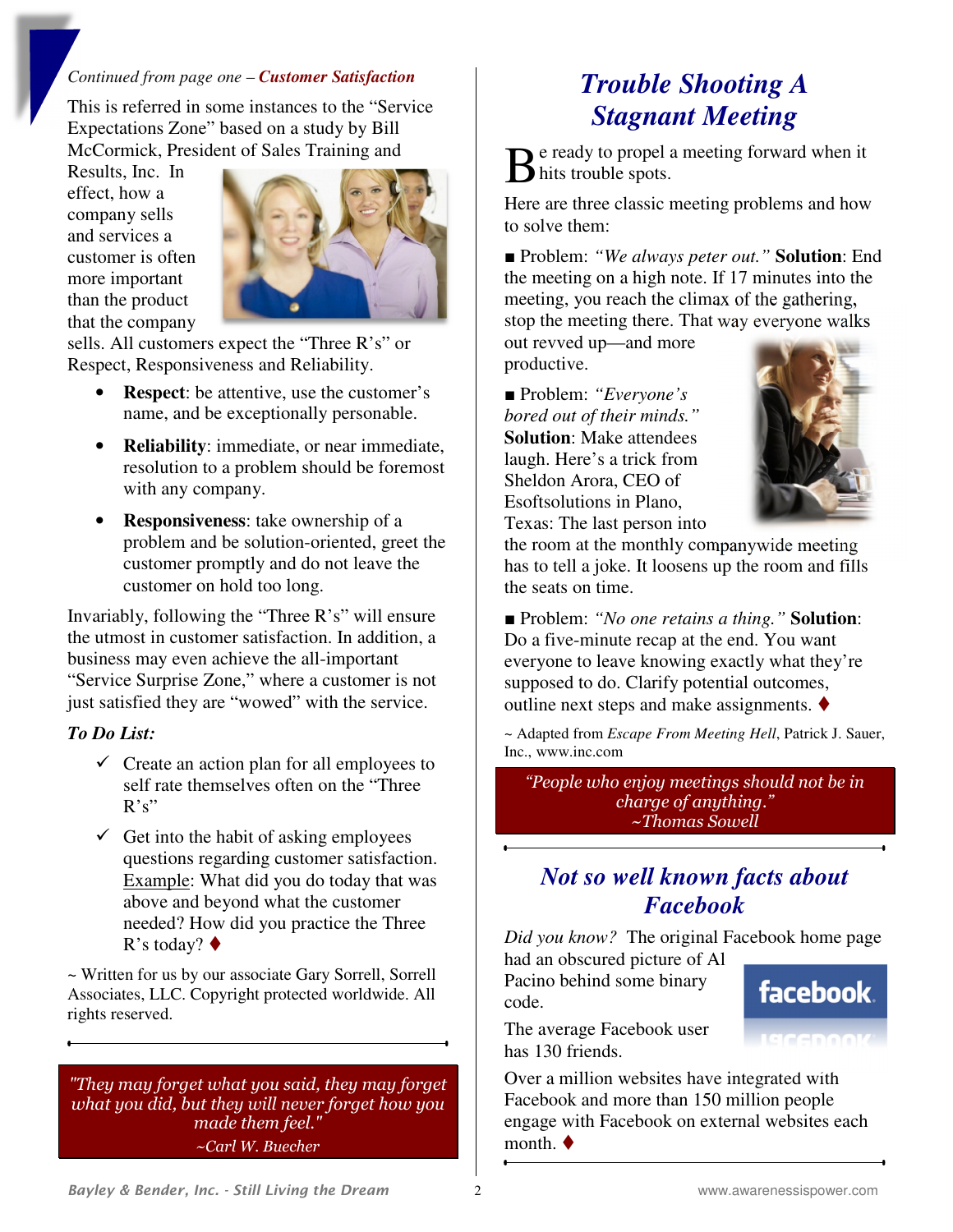#### *Continued from page one – Working Relationships*

Some attribute this unpleasant fact to the unstable and faltering ability of people to prioritize engagement with others.

Too much time and effort is being spent on the bottom line, creating results and turning out a profit. Where does this leave the employee when it comes to feeling valued, appreciated, and respected for a job well done? As a leader, it is time to step up and say enough is enough. It is time to reengage with employees and to motivate through positive reinforcement. Doing so will improve what has been your

number one goal the entire time, generating a substantial and worthwhile profit.

#### **Emotional Inspiration versus Rational Inspiration**

Respect<br>
Insive Satisfaction<br>
Reliable Emotions Behavior Customers **Relationships** 

Inspiration, when derived from emotion

rather than rational factors, produces better, longer lasting results. Employees that feel an emotional connection to their coworkers and supervisors are more likely to experience a higher sense of self worth and produce better results on the job. Leaders who take the time to establish these connections are respected more by those around them, create better teams, and are more likely to succeed.

As a leader, it's easy to think rationally when it comes to executing a plan of action to get the job done. You need player A to do this and player B to do that in order to get the work in on time. Instead of conducting a meeting where you sit and disperse orders, have you ever taken the time to stop and ask the opinion of your coworkers? What do they think? What are their ideas? A little acknowledgement and inquiring can go a long way towards establishing your role as both a leader and an emotional counterpart. Beginning at the top, conversation and communication needs to cascade throughout the entire team.

#### **Turning Bad Days into Good**

If you are a human being, then it is inevitable that you are going to experience a bad day or two. More than likely, those bad days will carry over into the workplace. Does your entire day have to be ruined? Do performance, productivity, and morale have to suffer because you're having a bad day? The answer is no. The next time you are facing a bad day incorporate these steps into your routine.

- $\checkmark$  Recognize your mood
- $\checkmark$  Say you're having a bad day
- $\checkmark$  Identify and control your emotions
- $\checkmark$  Remember what makes you happy
- $\checkmark$  Your bad mood won't last forever
- $\checkmark$  Take some time to yourself

Remind yourself that it is okay to have a bad day once in a while. It's a natural part of life and it's bound to happen from time to time. Recognize your feelings and learn to manage them in a constructive way.  $\blacklozenge$ 

~ Written by Gary Sorrell, Sorrell Associates, LLC. Copyright protected worldwide. All rights reserved.



#### **Three Steps To Agreement**

To reach agreement with other people about anything, try this 3 step "triangle" process:

- 1) **YOU.** First address the other person's interests.
- 2) **US.** Then relate their interests to what you have in common with them.
- 3) **ME.** Then discuss how that relates to your needs. By starting with the other people's interests, they tend to be more open to hearing what you have to say, and this allows further things to develop.  $\blacklozenge$



Source: Kare Anderson, *Getting What You Want: How to Resolve Conflict and Win Agreement Every Time*

View my profile on **Linked** in

Find me on **Facebook**